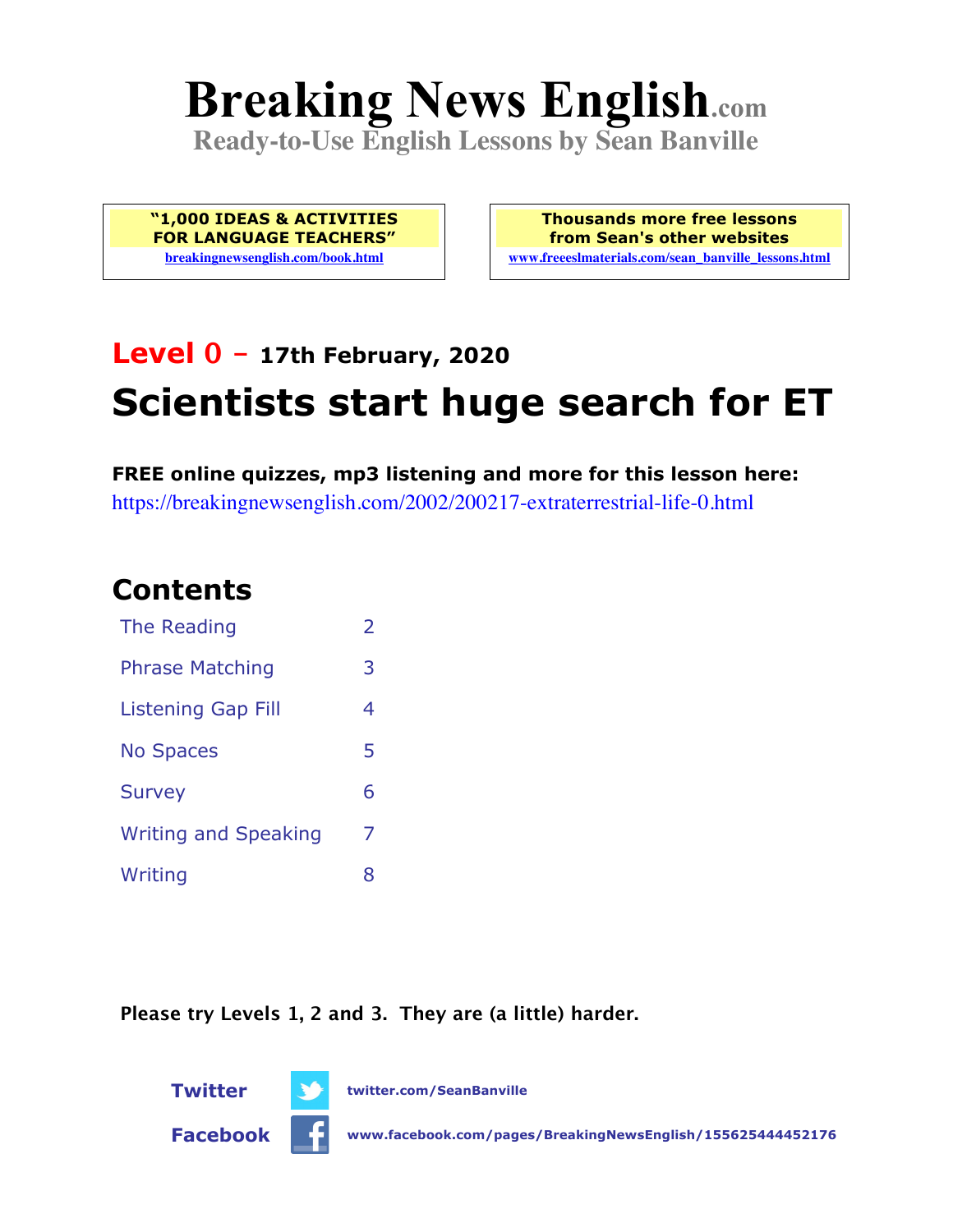#### **THE READING**

From https://breakingnewsenglish.com/2002/200217-extraterrestrial-life-0.html

Is there life in space? Are we alone? There are big questions. Scientists will try to find if anybody is out there. Scientists have a mission, "to understand and explain the origin...of life...and the evolution of intelligence". They will scan the sky for signs of alien life. "Citizen scientists" will help real scientists to spot things.

Scientists will use radio telescopes to look for "technosignatures" of alien life. These include chemicals, oxygen and lasers. A scientist said finding out if we are alone is one of the biggest questions in science. Another scientist said we are getting closer to finding out. She said science fiction is now "almost mainstream" science.

Sources: https://www.**independent.co.uk**/life-style/gadgets-and-tech/news/alien-life-extraterrestrials-setilatest-observatory-a9336681.html https://**phys.org**/news/2020-02-technologies-strategies-extraterrestrial-life.html https://www.**seti.org**/about-us/mission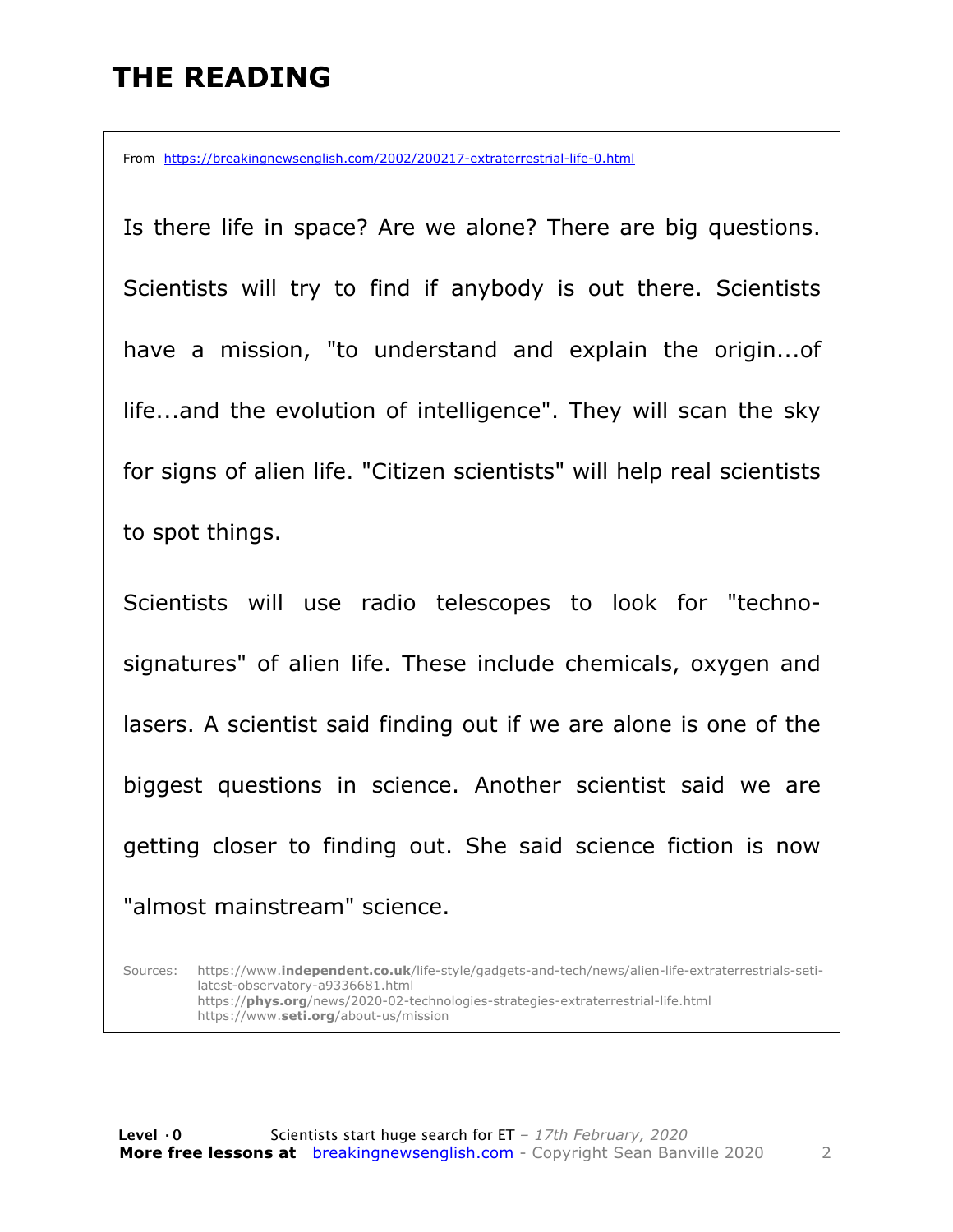### **PHRASE MATCHING**

From https://breakingnewsenglish.com/2002/200217-extraterrestrial-life-0.html

#### **PARAGRAPH ONE:**

| 1. try to find if anybody  | a. | life               |
|----------------------------|----|--------------------|
| 2. Scientists have a       |    | b. of intelligence |
| 3. explain the origin of   |    | c. spot things     |
| 4. the evolution           | d. | mission            |
| 5. They will scan the      |    | e. scientists      |
| 6. signs of alien          |    | f. is out there    |
| 7. citizen                 |    | g. sky             |
| 8. help real scientists to | h. | life               |

#### **PARAGRAPH TWO:**

| 1. Scientists will use radio       |               | a. in science            |
|------------------------------------|---------------|--------------------------|
| 2. "techno-signatures" of alien    |               | b. and lasers            |
| 3. These include chemicals, oxygen | $C_{\bullet}$ | science                  |
| 4. finding out if we               |               | d. closer to finding out |
| 5. the biggest questions           | $e_{1}$       | fiction                  |
| 6. we are getting                  | f.            | life                     |
| 7. science                         |               | g. are alone             |
| 8. mainstream                      | h.            | telescopes               |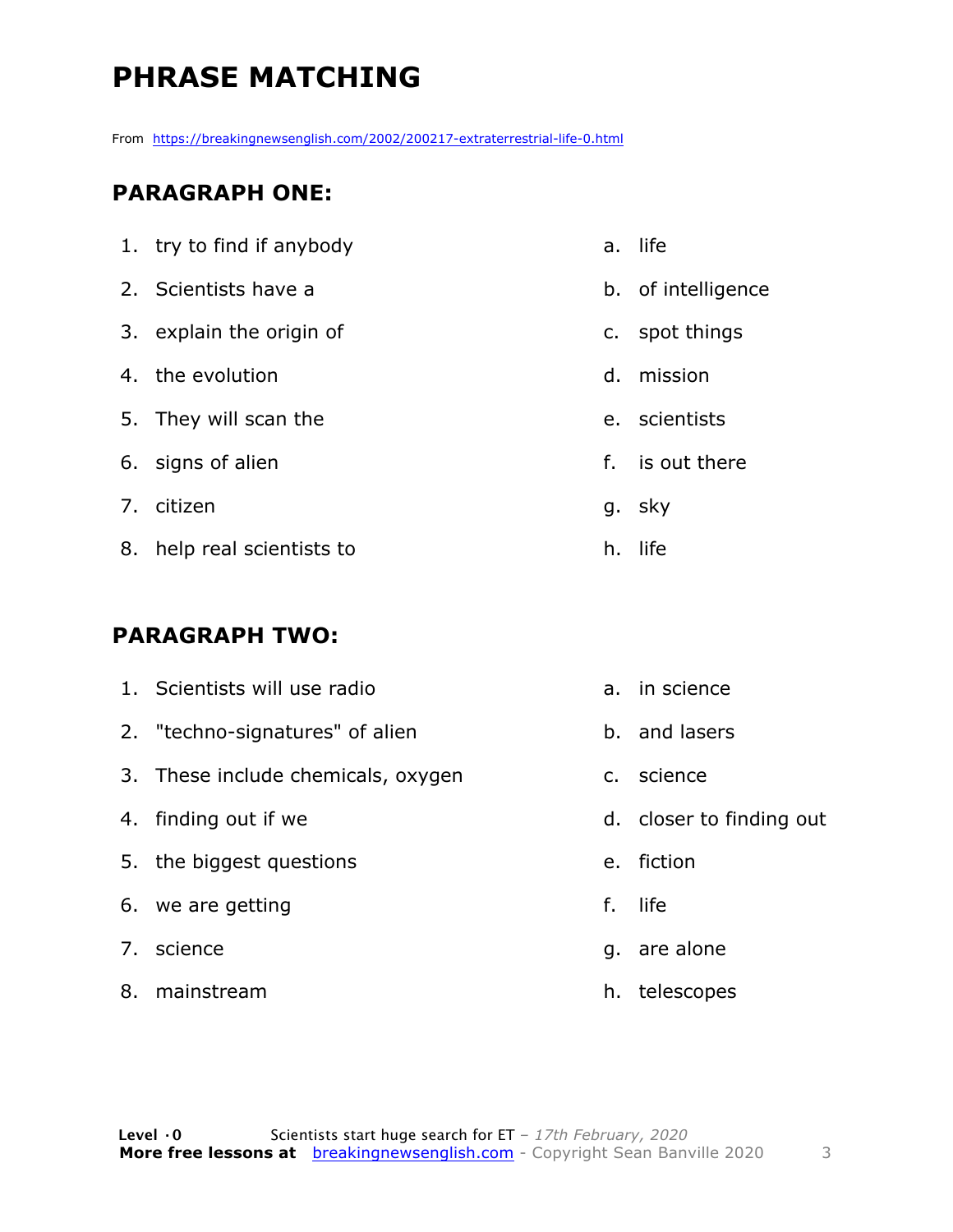#### **LISTEN AND FILL IN THE GAPS**

From https://breakingnewsenglish.com/2002/200217-extraterrestrial-life-0.html

| questions. Scientists will (2) ________________________ if anybody is                |  |
|--------------------------------------------------------------------------------------|--|
| out there. Scientists (3) _______________________, "to understand                    |  |
| and explain the $(4)$ ___________________________and the evolution of                |  |
| intelligence". They will $_{(5)}$ _______________________________ for signs of alien |  |
| life. "Citizen scientists" (6) __________________________________ scientists to      |  |
| spot things.                                                                         |  |
| Scientists will (7) _________________________ to look for "techno-                   |  |
| signatures" (8) _______________________. These include chemicals,                    |  |
|                                                                                      |  |
| alone is (10) _________________________ biggest questions in science.                |  |
| Another scientist said (11) ___________________________ closer to finding            |  |
|                                                                                      |  |
| mainstream" science.                                                                 |  |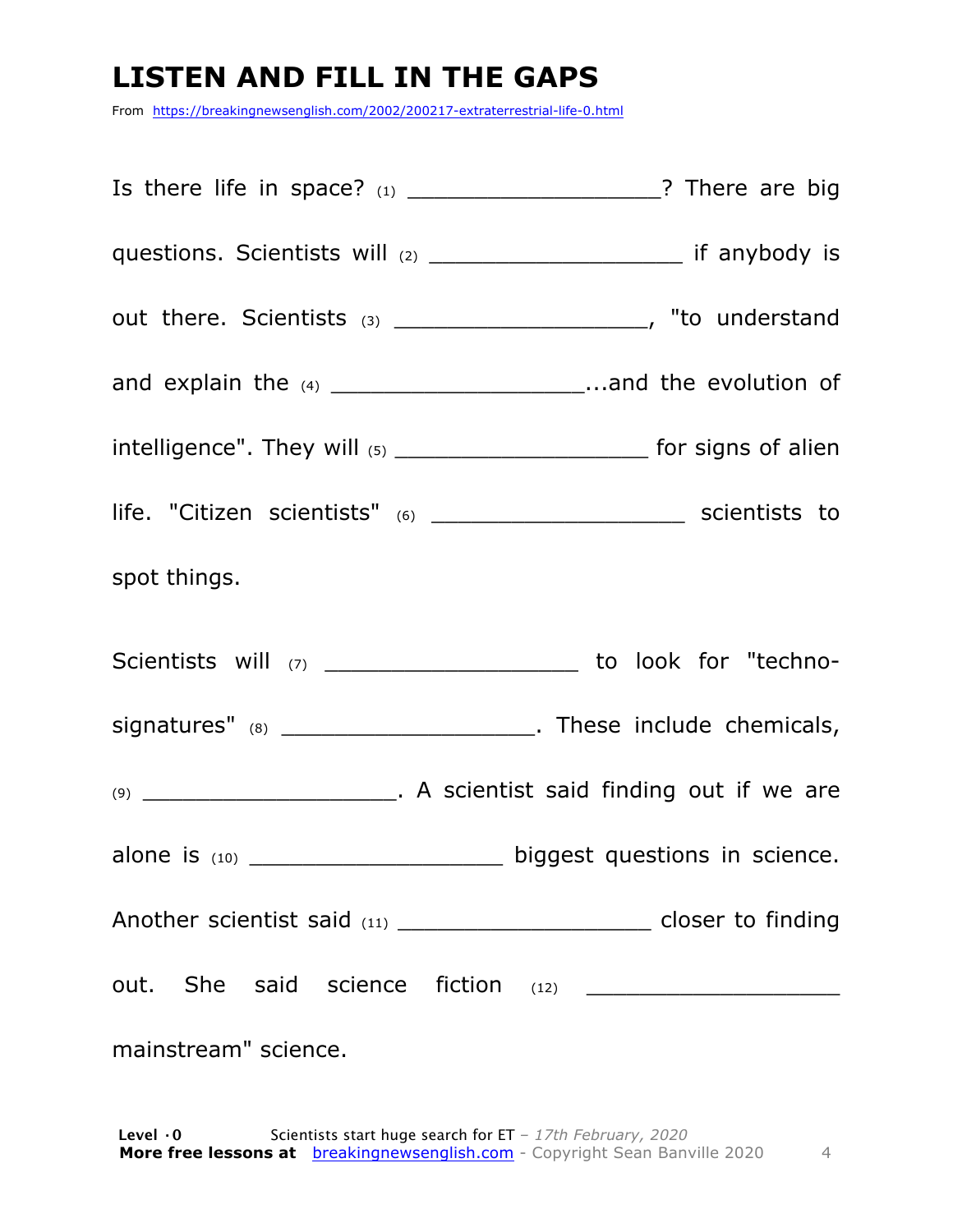## PUT A SLASH ( / ) WHERE THE SPACES ARE

From https://breakingnewsenglish.com/2002/200217-extraterrestrial-life-0.html

Istherelifeinspace?Arewealone?Therearebigguestions.Scientistswill

trytofindifanybodyisoutthere.Scientistshaveamission,"tounderstan

dandexplaintheorigin...oflife...andtheevolutionofintelligence". They

willscantheskyforsignsofalienlife."Citizenscientists"willhelprealscie

ntiststospotthings. Scientists will user adioteles copes to look for "techn

o-signatures" of alienlife. These include chemicals, oxygenandlasers. A

scientistsaidfindingoutifwearealoneisoneofthebiggestguestionsinsc

ience.Anotherscientistsaidwearegettingclosertofindingout.Shesaid

sciencefictionisnow"almostmainstream"science.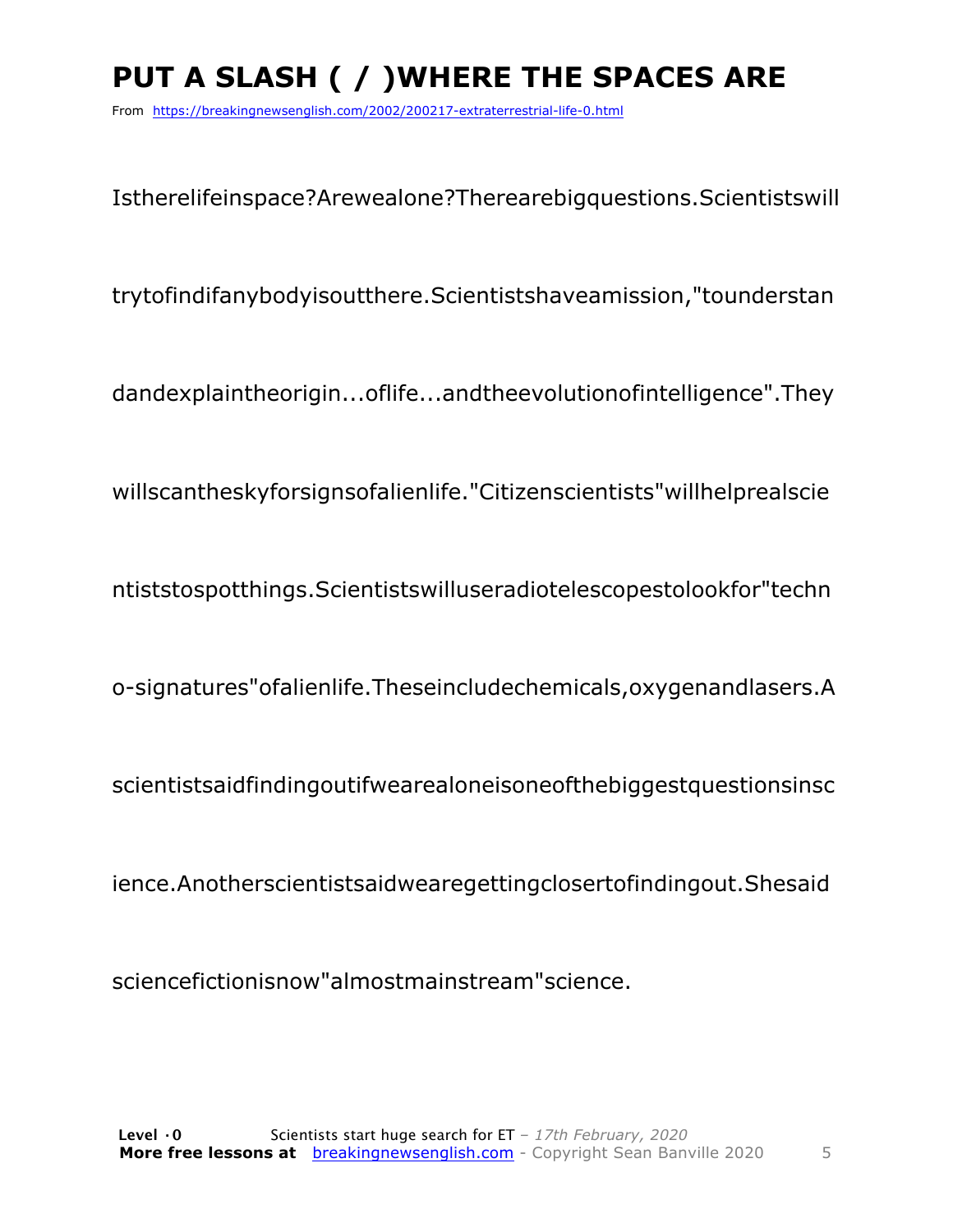#### **EXTRATERRESTRIAL LIFE SURVEY**

From https://breakingnewsenglish.com/2002/200217-extraterrestrial-life-4.html

Write five GOOD questions about extraterrestrial life in the table. Do this in pairs. Each student must write the questions on his / her own paper. When you have finished, interview other students. Write down their answers.

|      | STUDENT 1 | STUDENT 2 | STUDENT 3 |
|------|-----------|-----------|-----------|
| Q.1. |           |           |           |
| Q.2. |           |           |           |
| Q.3. |           |           |           |
| Q.4. |           |           |           |
| Q.5. |           |           |           |

- Now return to your original partner and share and talk about what you found out. Change partners often.
- Make mini-presentations to other groups on your findings.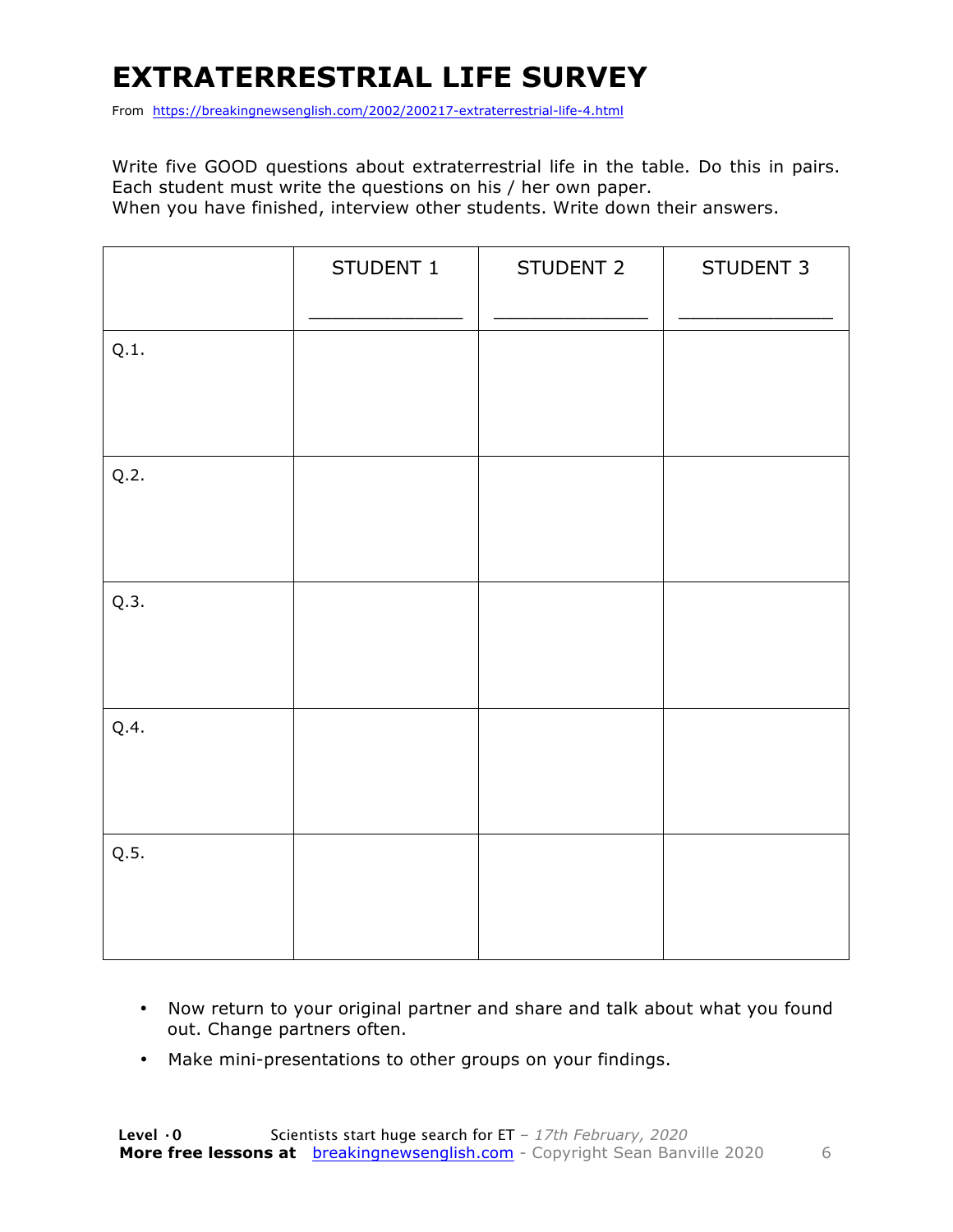#### **WRITE QUESTIONS & ASK YOUR PARTNER(S)**

Student A: Do not show these to your speaking partner(s).

*Scientists start huge search for ET – 17th February, 2020* More free lessons at breakingnewsenglish.com

#### **WRITE QUESTIONS & ASK YOUR PARTNER(S)**

-----------------------------------------------------------------------------

Student B: Do not show these to your speaking partner(s).

| a) |  |  |
|----|--|--|
| b) |  |  |
| c) |  |  |
| d) |  |  |
| e) |  |  |
| f) |  |  |
|    |  |  |